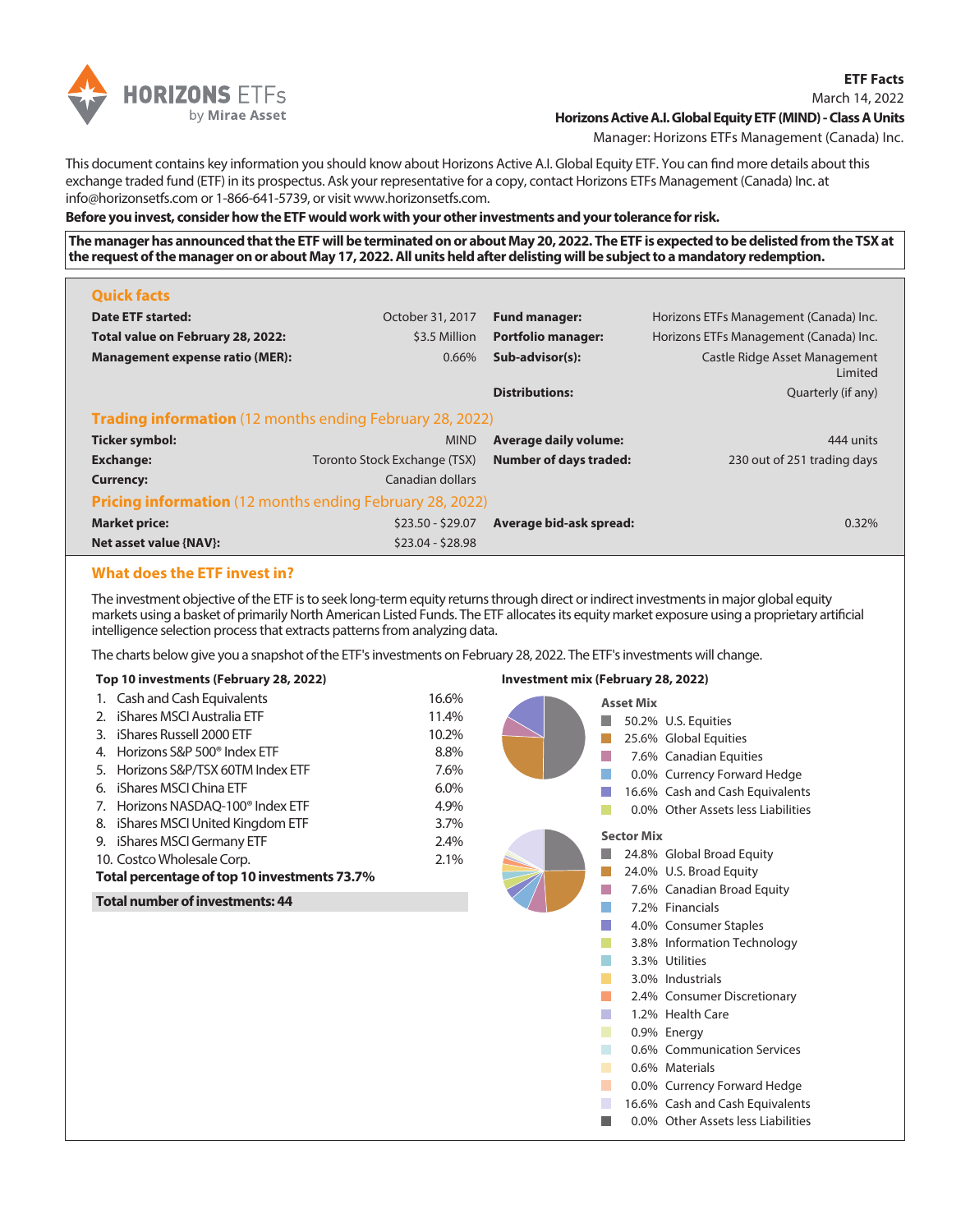

# **How risky is it?**

The value of the ETF can go down as well as up. You could lose money.

One way to gauge risk is to look at how much an ETF's returns change over time. This is called "volatility".

In general, ETF's with higher volatility will have returns that change more over time. They typically have a greater chance of losing money and may have a greater chance of higher returns. ETFs with lower volatility tend to have returns that change less over time. They typically have lower returns and may have a lower chance of losing money.

# **Risk rating**

Horizons ETFs Management (Canada) Inc. has rated the volatility of this ETF as **Medium**.

This rating is based on how much the ETF's returns have changed from year to year. It doesn't tell you how volatile the ETF will be in the future. The rating can change over time. An ETF with a low risk rating can still lose money.



For more information about the risk rating and specific risks that can affect the ETF's returns, see the "Risk Factors" section of the ETF's prospectus.

#### **No guarantees**

ETFs do not have any guarantees. You may not get back the amount of money you invest.

# **How has the ETF performed?**

This section tells you how units of the ETF have performed over the past 4 years.

Returns<sup>1</sup> are after expenses have been deducted. These expenses reduce the ETF's returns. <sup>1</sup> Returns are calculated using the ETF's net asset value (NAV).

### **Year-by-year returns**

This chart shows how units of the ETF performed in each of the past 4 completed calendar years. The ETF dropped in value in 2 of the 4 years.

The range of returns and change from year to year can help you assess how risky the ETF has been in the past. It does not tell you how the ETF will perform in the future.



#### **Best and worst 3-month returns**

This table shows the best and worst returns for units of the ETF in a 3-month period over the past 4 calendar years. The best and worst 3-month returns could be higher or lower in the future. Consider how much of a loss you could afford to take in a short period of time.

|                    | <b>Return</b> | 3 months ending  | If you invested \$1,000 at the beginning of the period |
|--------------------|---------------|------------------|--------------------------------------------------------|
| <b>Best return</b> | 22.2%         | January 29, 2021 | Your investment would rise to \$1.222                  |
| Worst return       | $-24.9%$      | March 31, 2020   | Your investment would drop to \$751                    |

#### **Average return**

As at February 28, 2022, a person who invested \$1,000 in the ETF at inception now has \$955. This works out to an annual compound return of -1.1%.

# **Trading ETFs**

ETFs hold a basket of investments, like mutual funds, but trade on exchanges like stocks. Here are a few things to keep in mind when trading ETFs:

#### **Pricing**

ETFs have two sets of prices: market price and net asset value (NAV).

#### **Market price**

- ETFs are bought and sold on exchanges at the market price. The market price can change throughout the trading day. Factors like supply, demand, and changes in the value of an ETF's investments can effect the market price.
- You can get price quotes any time during the trading day. Quotes have two parts: **bid** and **ask**.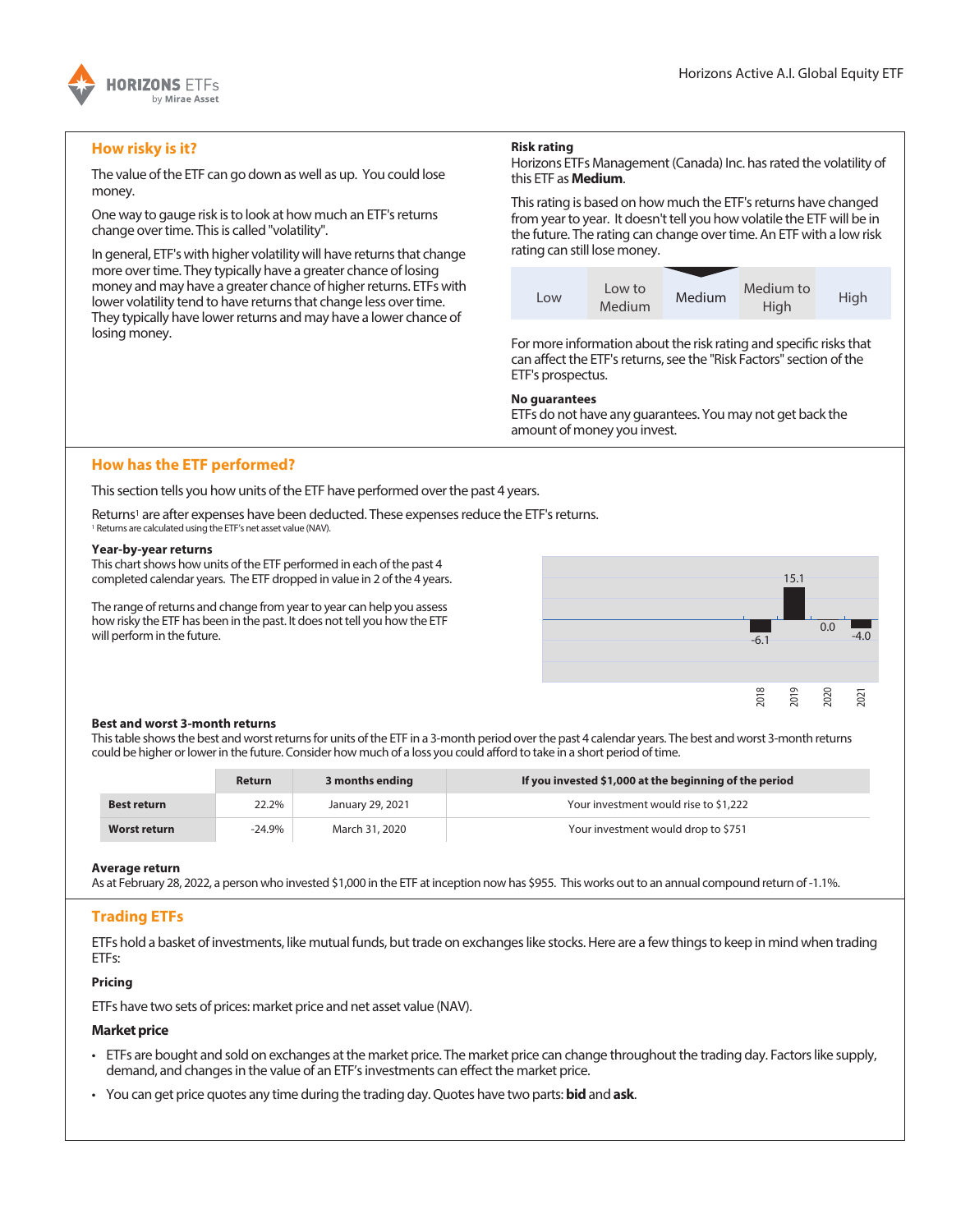

- The bid is the highest price a buyer is willing to pay if you want to sell your ETF units. The ask is the lowest price a seller is willing to accept if you want to buy ETF units. The difference between the two is called the **"bid-ask spread"**.
- In general, a smaller bid-ask spread means the ETF is more liquid. That means you are more likely to get the price you expect.

### **Net asset value (NAV)**

- Like mutual funds, ETFs have a NAV. It is calculated after the close of each trading day and reflects the value of an ETF's investments at that point in time.
- NAV is used to calculate financial information for reporting purposes like the returns shown in this document.

### **Orders**

There are two main options for placing trades: market orders and limit orders. A market order lets you buy or sell units at the current market price. A limit order lets you set the price at which you are willing to buy or sell units.

## **Timing**

In general, market prices of ETFs can be more volatile around the start and end of the trading day. Consider using a limit order or placing a trade at another time during the trading day.

| Who is this ETF for?                                                                                                                                                                                                                                 | A word about tax                                                                                                                                                                                                                                                                                                                                   |
|------------------------------------------------------------------------------------------------------------------------------------------------------------------------------------------------------------------------------------------------------|----------------------------------------------------------------------------------------------------------------------------------------------------------------------------------------------------------------------------------------------------------------------------------------------------------------------------------------------------|
| Investors who:<br>• Suitable for investors who are looking for a long-term<br>investment<br>• Suitable for investors who want exposure to global equity<br>indices<br>• Suitable for investors who can handle the ups and downs of<br>stock markets. | In general, you'll have to pay income tax on any money you<br>make on an ETF. How much you pay depends on the tax laws<br>where you live and whether or not you hold the ETF in a<br>registered plan, such as a Registered Retirement Savings Plan or<br>a Tax-Free Savings Account.<br>Keep in mind that if you hold your ETF in a non-registered |
|                                                                                                                                                                                                                                                      | account, distributions from the ETF are included in your taxable<br>income, whether you get them in cash or have them reinvested.                                                                                                                                                                                                                  |

# **How much does it cost?**

This section shows the fees and expenses you could pay to buy, own and sell units of the ETF. Fees and expenses, including any trailing commissions, can vary among ETFs.

Higher commissions can influence representatives to recommend one investment over another. Ask about other ETFs and investments that may be suitable for you at a lower cost.

## **1. Brokerage commissions**

You may have to pay a commission every time you buy and sell units of the ETF. Commissions may vary by brokerage firm. Some brokerage firms may offer commission-free ETFs or require a minimum purchase amount.